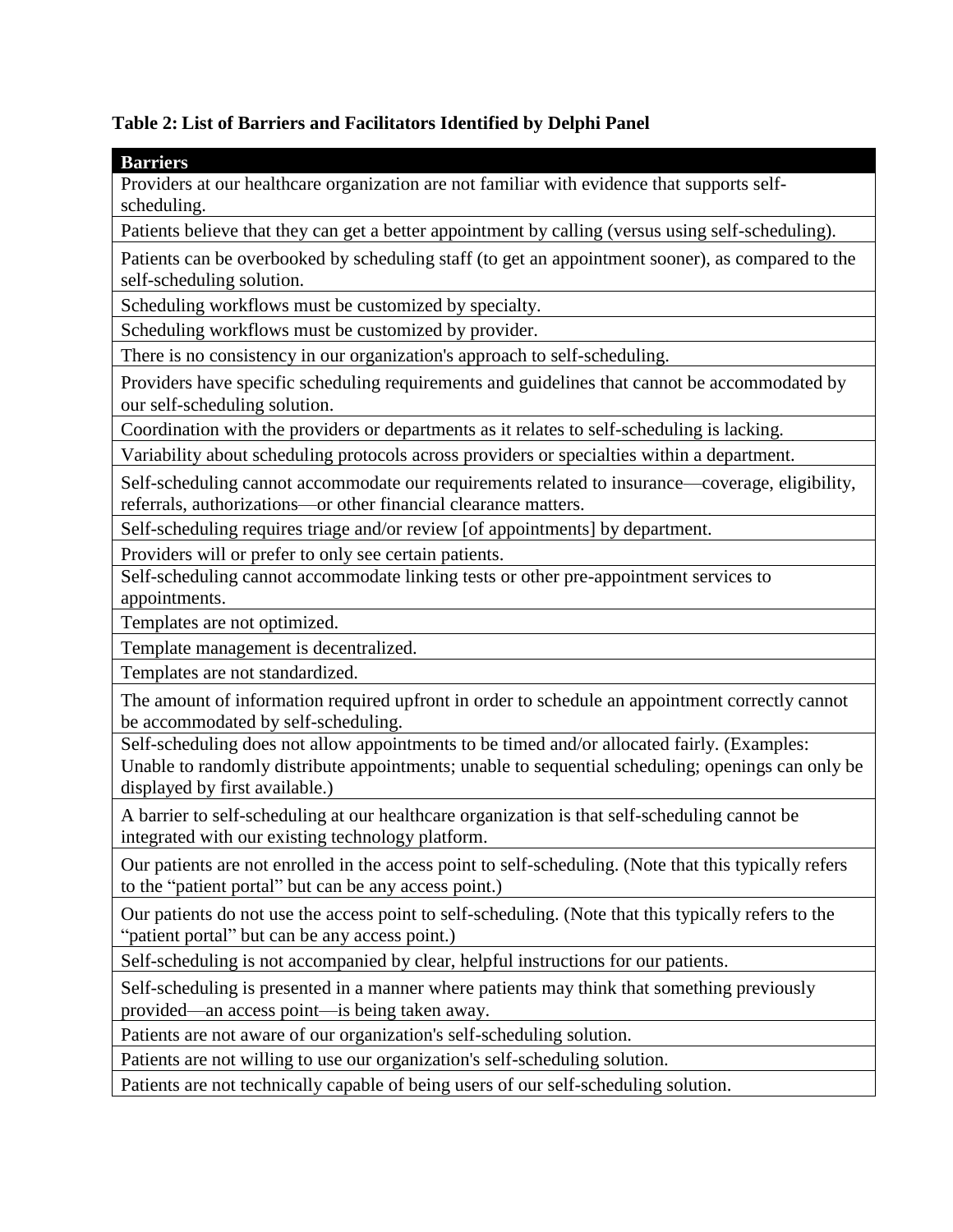Our organization's self-scheduling is confusing and difficult for patients to navigate.

Our self-scheduling solution does not offer the technological experience that patients expect.

There are limitations on our ability to schedule new patients through our organization's selfscheduling solution.

Self-scheduling requires the cost of staff who must triage and/or review for the department.

Self-scheduling requires the cost of staff who must proactively communicate with patients (i.e., outbound calls) before their appointment to gather information, prepare for visit, etc.

Self-scheduling requires the cost of staff to register the patient(s) before they can use the solution. Providers will not accept self-referred patients.

Patients schedule appointments on our organization's self-scheduling solution, but do not arrive (i.e., no show).

Our market size is so large that our organization cannot create a one-size-fits-all solution to account for geographical differences in our patient population.

Poor access results in "unfriendly" self-scheduling (e.g., no slots are available).

Our organization's self-scheduling solution cannot accommodate compliance with regulations related to patient privacy.

Our healthcare organization lacks structure to "get out of the whirlwind."

Our healthcare organization has challenges with patient access (i.e., providers have no availability, regardless of the mode of scheduling).

Our healthcare organization does not have an adequate transition of ownership from IT (information technology) to owner of solution (e.g., ambulatory care management) after the design/build of self-scheduling is complete.

Our healthcare organization lacks a coordinated approach to self-scheduling.

Our healthcare organization desires perfection not progress.

Our healthcare organization has a low risk tolerance for innovation.

Participation in self-scheduling for providers is optional.

Our healthcare organization does not have templates constructed for self-scheduling.

Self-scheduling cannot be implemented because there is no organizational vision associated with self-scheduling.

Our healthcare organization lacks a strong administrative leader to guide the implementation of self-scheduling.

Our healthcare organization does not have a leader(s) to mandate or enforce self-scheduling with providers.

There is a lack of leadership buy-in for the self-scheduling initiative.

There is a lack of provider buy-in for the self-scheduling initiative.

There is a lack of organizational buy-in for the self-scheduling initiative.

Our IT (information technology) department does not have the resources for the design/build phase of the self-scheduling solution.

Our IT (information technology) department does not have the resources for the maintenance related to the self-scheduling solution.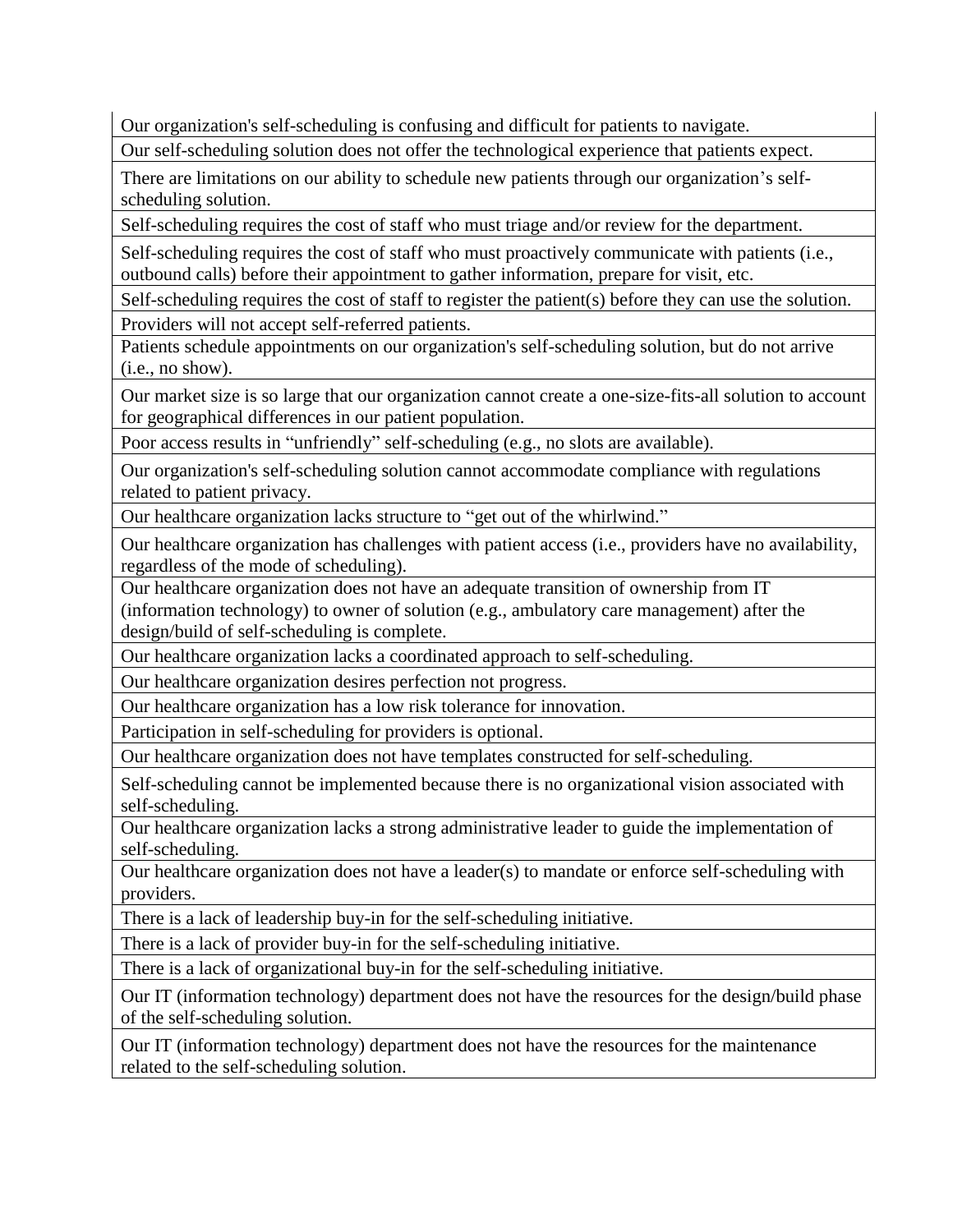Our IT (information technology) department does not have the understanding to successfully accomplish the self-scheduling build.

Our healthcare organization does not offer information about the self-scheduling solution for providers and staff to familiarize them with it.

Providers are frustrated by scheduling mistakes (e.g., "mis-scheduled" patients).

Providers are concerned about the loss of control (as it relates to scheduling via self-scheduling).

Providers are resistant to or unwilling to implement self-scheduling.

Providers are concerned over the lack of records, testing, clinical review, authorization, etc., for self-scheduled patients.

Providers believe that their patients' needs do not qualify for self-scheduling.

Providers do not understand self-scheduling.

Providers fear patient abuse/misuse of self-scheduling.

Providers fear self-scheduling may result in "wasted" visits.

Providers are resistant to self-scheduling because they [providers] are too specialized.

There is a lack of trust in patients, as they can "game" the system when self-scheduling.

Providers fear that established patients will seek appointments outside of the desired frequency. Some of our providers do not desire new patients.

Self-scheduling cannot be implemented because some providers want to restrict scheduling.

There is no champion for the self-scheduling initiative.

There is a lack of staff buy-in for the self-scheduling initiative.

There is a lack of staff understanding about the initiative.

The project timeline for the implementation of self-scheduling cannot be met.

## **Facilitators**

There is evidence from providers who are using self-scheduling that are experiencing positive new patient growth.

There is evidence from providers who are using self-scheduling that are experiencing improvements in the arrival rate (e.g., reduced no-shows, reduced same-day cancellations).

There is evidence from providers who are using self-scheduling that are experiencing improvements in their patient satisfaction scores.

There is evidence from providers who are using self-scheduling that are experiencing improvements in their payer mix.

There is evidence from providers who are using self-scheduling that are experiencing improvements in the satisfaction of their staff.

There is evidence from providers who are using self-scheduling that are experiencing improvements in their revenue.

There is evidence from providers who are using self-scheduling that are experiencing higher slot utilization (i.e., more slots are filled).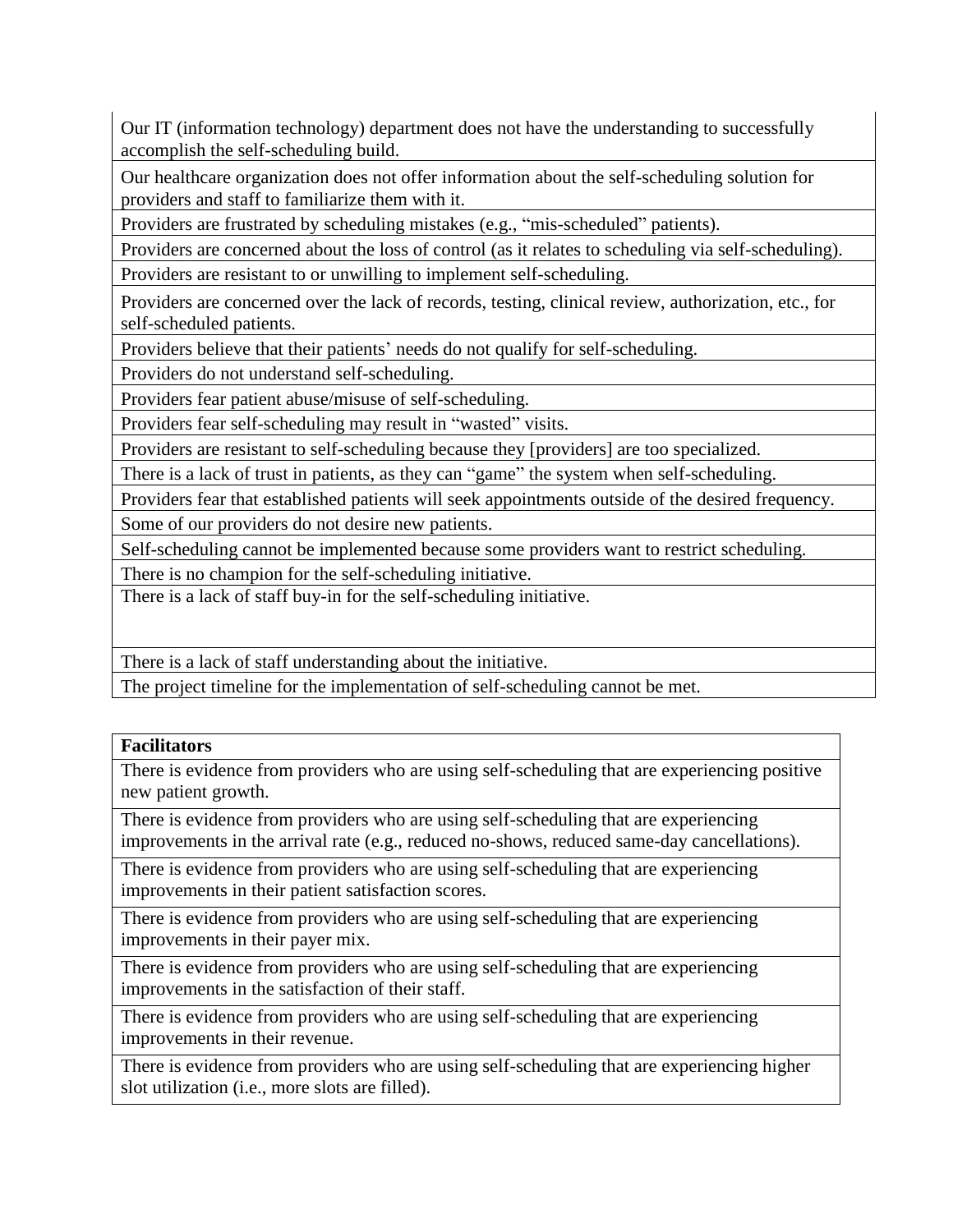There is evidence that our scheduling errors have declined.

There is evidence from our access (call) center that performance (e.g., service level and hold times) has improved.

There is evidence from our access (call) center that labor costs have decreased.

There is evidence from our access (call) center that phone volumes have decreased.

There is an advantage of patients being able to schedule 24/7, as compared to our access (call) center.

There is an advantage of integrating health promotion/preventive health reminders, as compared to our access (call) center.

There is an advantage of patients having increased exposure to all providers and all locations, as compared to our access (call) center.

There is an advantage of marketing providers by co-listing them on third-party sites, as compared to our access (call) center.

Our ability to customize our self-scheduling solution to meet the needs of our providers and departments.

Our ability to identify patients who have self-scheduled.

Our ability to seamlessly implement the solution without the knowledge of the providers.

The lack of triage required for self-scheduling.

Our ability to set time-based parameters for our self-scheduling solution (e.g., the time between the booking and the date of service [DOS]).

Our ability to set parameters regarding acceptable insurance types for our self-scheduling solution.

Our ability to set parameters regarding appropriate visit types for our self-scheduling solution. The success of our self-scheduling pilots.

The ability to integrate other digital benefits such as reminders, wayfinding, test scheduling, and/or online payment.

The standard template build and use of visit types.

The evolution of technical features and capabilities in self-scheduling.

The ability for the user to search by availability.

The ability to access advanced tools, such as scheduling algorithms.

The high percentage of patients who have access to our self-scheduling solution (i.e., large number of portal users).

The ability to display provider profiles via our self-scheduling solution.

Staff who explain the benefits of and encourage the use of self-scheduling to the patients.

Providers who explain the benefits of and encourage the use of self-scheduling to the patients.

Our marketing materials about the solution aimed at patients.

The ability to promote new providers.

Convenience for patients to schedule appointments via our self-scheduling solution.

Ease of use for patients to schedule appointments via our self-scheduling solution.

The autonomy for patients to schedule appointments via our self-scheduling solution.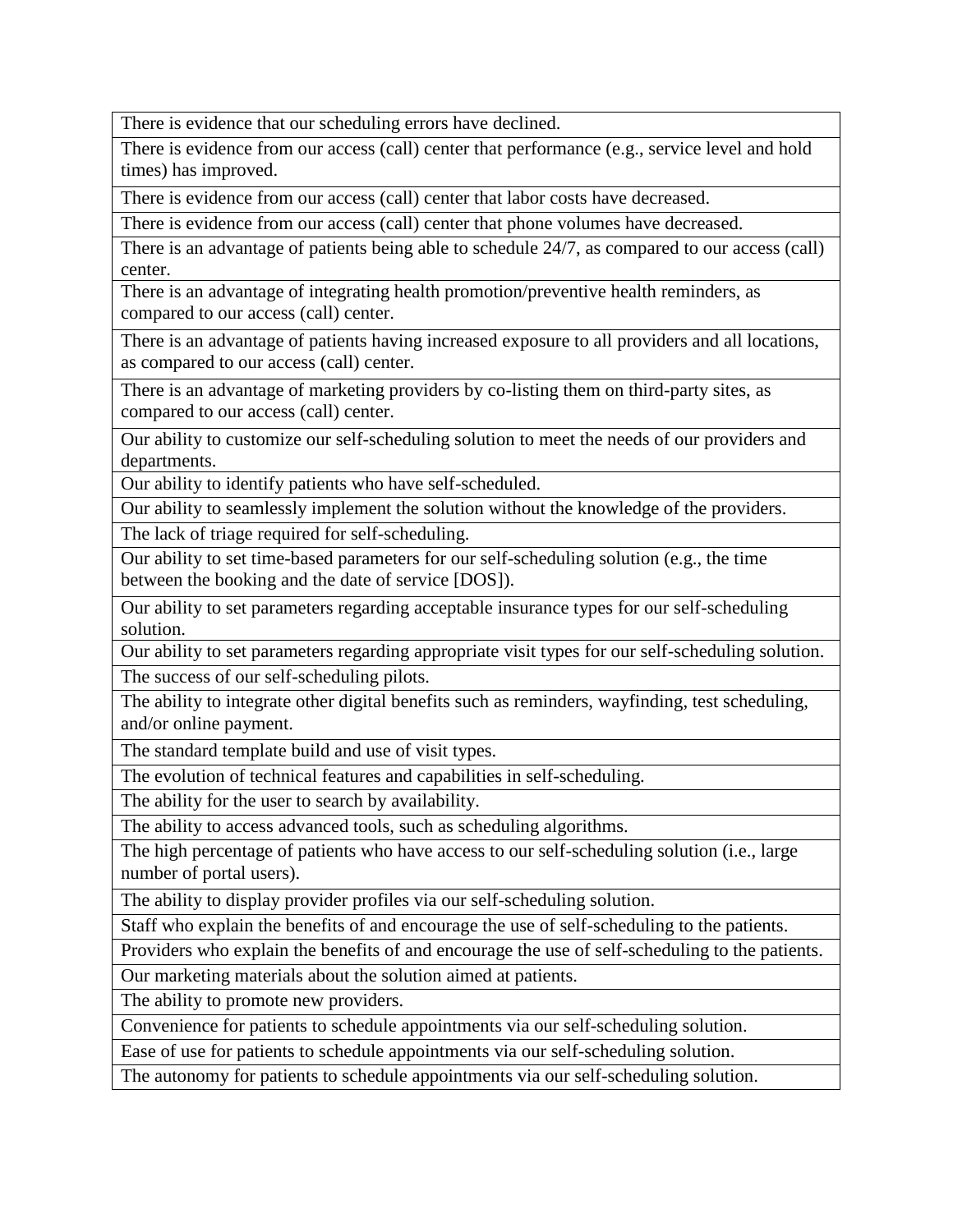The contactless experience for patients to schedule appointments via our self-scheduling solution.

The access for patients to schedule appointments via our self-scheduling solution.

The transparency of information for patients available via our self-scheduling solution.

Our self-scheduling solution results in higher patient satisfaction.

Our self-scheduling solution results in higher patient engagement.

Patients are requesting access to it.

Our self-scheduling solution results in better access to appointments.

Necessary to be competitive in our market.

It allows us to differentiate ourselves from our competitors.

The rise of telemedicine/virtual appointments.

The use of the solution to accommodate COVID-19 vaccine scheduling.

The pressure of our electronic health record (EHR) vendor.

Self-scheduling is a necessity, not a luxury, in the current environment.

The ability to rapidly deploy associated technology for rapid situations.

The confidence of providers in technology gained by the rapid implementation of telemedicine/virtual care in 2020.

The necessity of financial stability in the current environment.

Our culture of patient-centeredness.

Our culture to improve access to care.

Buy-in of providers.

Buy-in of staff.

Buy-in of leaders.

Our ability to manage the expectations of staff and providers.

Our rapid response to issues as they develop.

Openness to change.

Our perception that it is necessary to offer self-scheduling to our patients.

Our perception that it is necessary to reduce our call volume.

The compatibility with virtual visits/telemedicine.

The collective perception of the importance of the self-scheduling solution as an organizational priority.

Opt-in is assumed unless a reason for opting out is given and approved.

The organization has established goals associated with self-scheduling.

Our clinical/provider leaders are engaged in our solution.

Executive leaders are engaged in our solution.

Our leaders are mandating the self-scheduling solution.

Our organization's investment into the IT (information technology) build/design for selfscheduling.

Our organization's investment into the IT (information technology) maintenance for selfscheduling.

A resource team dedicated to self-scheduling.